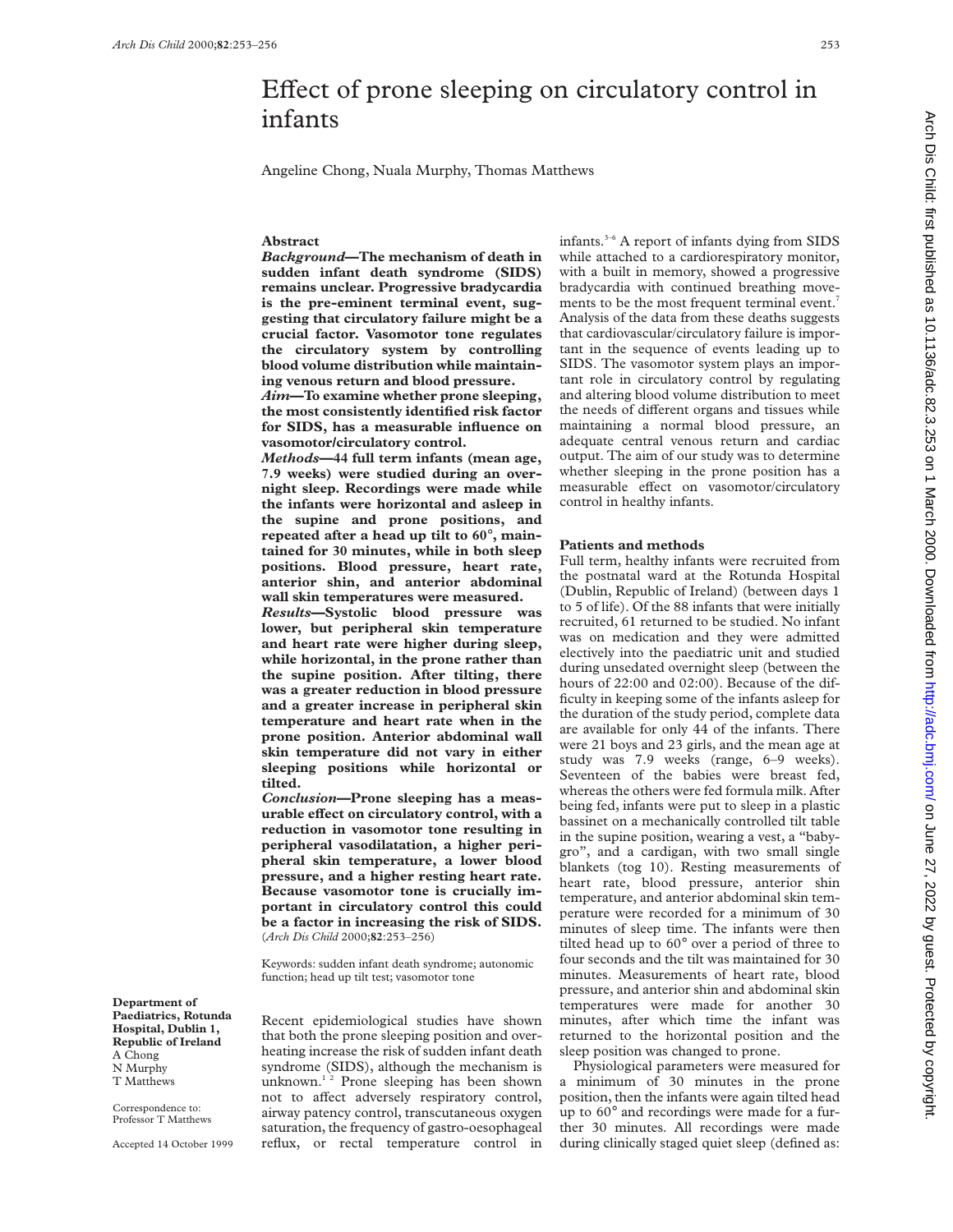eyes closed with no body or eye movements, and the cardiorespiratory tracing showing respiratory movements of uniform amplitude).8 During periods of active sleep, recordings were discontinued and only restarted when quiet sleep was established again. Therefore, all recordings were made during quiet sleep. The room temperature was maintained at 23–25°C. Informed parental consent was obtained in all cases and no financial incentives were given to the families for participating in our study. Approval was given for our study by the hospital ethics committee.

## MEASUREMENTS OF PHYSIOLOGICAL PARAMETERS *Heart rate*

Continuous electrocardiographic (ECG) recordings, and respiratory and abdominal wall movements, were recorded on a Corometrics 552 neonatal cardiorespiratory monitor (Corometrics Medical Systems, Connecticut, USA) and stored on paper at a speed of 6.25 mm/s. The heart rate/min was then assessed by counting the number of R waves over a one minute period. The mean heart rates over 30 minutes while the infants were horizontal and tilted to 60° were used to compare the prone with the supine position.

## *Blood pressure*

Blood pressure was measured by a neonatal blood pressure monitor (Spacelabs NIBP monitor; Spacelabs, Redmond, West Virginia, USA) using an appropriately sized cuff attached to the right upper arm. The mean blood pressure measurements of readings taken at five minute intervals for 30 minutes while the infants were in the horizontal position were used to compare the supine with the prone position. After tilting, readings were then taken one minute and five minutes after tilting and at five minute intervals for a total of 30 minutes. Differences between the mean blood pressure readings over the 30 minute period after tilting and the resting blood pressure, which was defined as the mean of five readings taken at one minute intervals immediately before tilting, were taken as a response to tilting. Systolic blood pressure was used to express the results.

#### *Skin temperature*

Skin temperature was measured by placing and taping a thermistor probe on the right anterior shin and a second probe on the left anterior abdominal wall. These were recorded continuously at one minute intervals by a Squirrel 1000 datalogger (Grant Instruments, Cambridge, UK) for a minimum of 30 minutes in each sleep position (supine, tilted in the supine position, prone, and tilted in the prone

*Table 1 Physiological parameters during 30 minutes of supine and prone sleep in the horizontal position*

|                                          | Supine     | Prone      | p Value     |
|------------------------------------------|------------|------------|-------------|
| Heart rate (bpm)                         | 130.8(7.9) | 131.4(7.5) | NS          |
| Systolic blood pressure (mm Hg)          | 82.3(8.8)  | 79.6(8.9)  | < 0.05      |
| Peripheral skin temperature (°C)         | 33.3(1.4)  | 33.7(1.4)  | ${}_{0.05}$ |
| Anterior abdominal skin temperature (°C) | 35.7(0.4)  | 35.8(0.5)  | NS          |

Values are means (SD).

bpm, beats/minute.

*Table 2 The responses of the physiological parameters during 30 minutes' head up tilt in the supine and prone sleeping positions*

|                                                     | Supine           | Prone                  |
|-----------------------------------------------------|------------------|------------------------|
| Heart rate (bpm)<br>Systolic blood pressure (mm Hg) | 129.7<br>$-1.8%$ | $132.9*$<br>$-3.2\%$ * |
| Peripheral skin temperature (°C)                    | $+0.1$           | $+0.3*$                |
| Anterior abdominal skin temperature (°C)            | $-0.1$           | $+0.1$                 |

 $*_{p}$  < 0.05.

bpm, beats/minute.

position). Ambient temperature was also recorded. Comparisons were made using the mean temperature measurements over each 30 minute period.

## ANALYSIS

Statistical comparisons were made by the Student's *t* test.

#### **Results**

Systolic blood pressure was lower and peripheral skin temperature was higher in the prone than in the supine position while horizontal (table 1). The resting heart rate was slightly, although not significantly, higher in the prone position. In response to head up tilting to 60°, the infants developed a greater reduction in blood pressure and a greater increase in peripheral skin temperature and heart rate when in the prone position compared with the supine position (table 2). Anterior abdominal skin temperature did not vary with either position or head up tilting.

#### **Discussion**

The risk of SIDS increases dramatically in the 2nd and 3rd months of postnatal life, with most deaths occurring during the overnight sleep period.<sup>9</sup> Because circulatory control seems to be important in the sequence of events leading to death in SIDS the effect of sleep, especially overnight in the prone position, on circulatory control might provide some insight into the mechanism of death. Our results suggest that sleep in the prone position is associated with a reduction in vasomotor tone, with a lower resting blood pressure (79.6 mm Hg *v* 82.3 mm Hg) and a higher peripheral skin temperature (33.7°C *v* 33.3°C) in the prone position compared with the supine sleeping position. The lack of an effect of the prone or the supine sleeping position on anterior abdominal skin temperature (35.8°C *v* 35.7°C) makes it unlikely that lying on the probe, while prone, influenced the results. In addition, when circulatory control was stressed, by a 60° head up tilt for 30 minutes, the fall in resting blood pressure was greater while asleep prone than supine, and was matched by a greater increase in peripheral skin temperature, and an increased resting heart rate (table 2), indicating peripheral pooling of blood. These results are supported by two previous studies of peripheral skin temperature in similar aged infants during an overnight sleep. Skadberg and Markestad studied 32 infants aged 2.5 and 5 months and found that prone sleeping was associated with a higher peripheral (toe) skin temperature and a faster resting heart rate when compared with supine sleeping.<sup>10</sup> The peripheral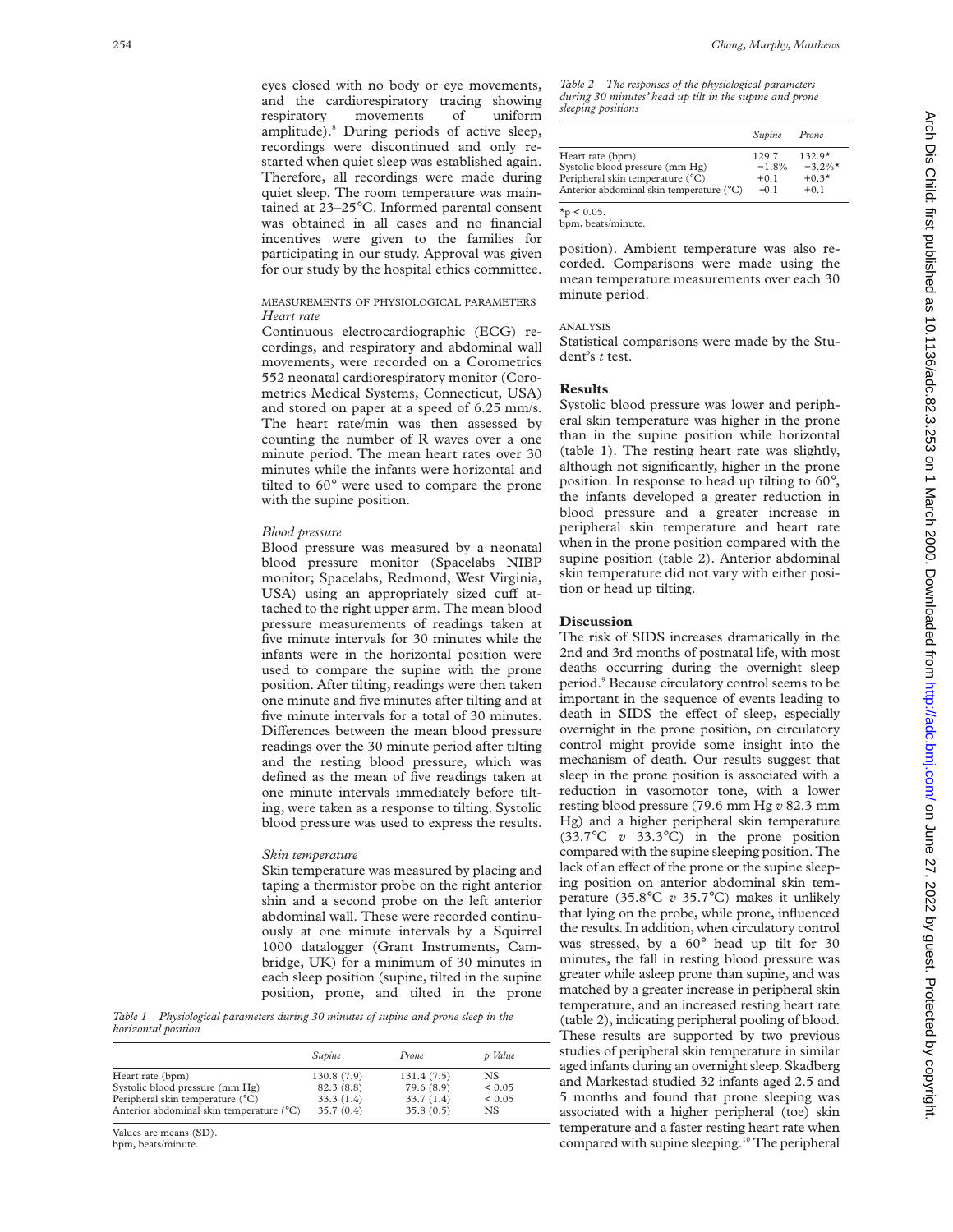skin temperatures in this study were higher than in our study (36.3°C *v* 33.7°C); however, their infants were more heavily wrapped (15.5 togs *v* 10 togs) in a similar ambient temperature. The amount of clothing and bedding used in both studies is within the range normally used at home at this age.<sup>11</sup> Skadberg and Markestad concluded that the tachycardia associated with prone sleeping, seen in their study, was the result of heat stress, and occurred despite infants in the prone position having more settled sleep with less arousals, confirming the findings of previous studies that infants sleep "better" if prone (prone sleeping was previously recommended for this reason). $12-14$ 

These two studies give some insight into the circulatory effects of two differing, but normal, infant care practices, with heavier wrapping causing a higher peripheral skin temperature and a faster resting heart rate. Heavy wrapping, especially if sleeping prone, has been a consistent risk factor for  $SIDS<sub>15</sub>$  and a faster resting heart rate has been one of the most consistent factors found in cardiorespiratory recordings of infants subsequently dying of SIDS.16 17 Azaz *et al* studied 22 infants in the prone position during an overnight sleep in conditions very similar to our study and found similar anterior shin skin temperatures (33.7°C *v* 33.7°C).<sup>18</sup> Azaz et *al* also found that the anterior shin skin temperature during sleep increased significantly from 1–12 weeks of age, as does the resting heart rate,<sup>19</sup> suggesting an age associated reduction in vasomotor tone during sleep, with peripheral vasodilatation, a reduction in venous return, and a compensatory increase in resting heart rate. In our study, all infants were studied in the supine sleeping position first, because there were no regular prone sleepers in the group, and consequently the differences found between prone and supine sleep could reflect the fact that all the prone studies took place later during the night's sleep. However the peripheral skin temperature differences between prone and supine sleep in our study are very similar to those found in the study of Skadberg *et al*, where infants were allocated randomly to the prone or supine position initially, and where peripheral skin temperature was higher when prone both in active and quiet sleep at 2.5 and 5 months, whether studied early or late in an overnight sleep. Consequently, we feel that the differences shown in our study reflect an effect of sleep in the prone position.

The most consistent circulatory effect of sleep is a reduction in vasomotor tone, reflected by a fall in resting blood pressure and a decrease in peripheral vascular resistance.<sup>20</sup> This is associated with a reduced heart rate, a reduced central venous return, and a reduction in cardiac output, indicating a dramatic sleep induced alteration in baroreceptor function, because a similar combination of events while awake is associated with an increase in heart rate, with sympathetic activation and peripheral vasoconstriction.<sup>20</sup> Overheating and overwrapping increase the risk of SIDS, especially if sleeping prone, $12$  and the normal response to heat is to increase skin blood flow and heat loss

by a reduction in vasomotor tone and peripheral vasodilatation.<sup>21</sup>

Bundling (or tightly wrapping infants) has also been shown to increase the risk of SIDS in infants sleeping prone and also to increase skin temperature, implying peripheral vasodilatation.<sup>12 22</sup> In addition, co-sleeping has been reported to increase the risk of SIDS and is associated with a higher rectal temperature in infants, again implying a degree of heat stress. $23-25$  Sleep is also associated with a fall in rectal temperature, which is absent during the first 2 weeks of postnatal life, a period of low risk of SIDS, and which becomes established and increases in magnitude by 8 weeks, a period of increased risk of SIDS.<sup>26</sup> This sleep induced fall in rectal temperature is associated with a maintained or rising peripheral skin temperature, which often exceeds rectal temperature, implying both peripheral vasodilatation and age associated changes in vasomotor control during sleep.<sup>27</sup> Vasomotor control has long been known to be poor in healthy full term infants, with a 15% reduction in circulating blood volume resulting in a 54% reduction in central venous return because of poor peripheral vasoconstrictor ability.<sup>28</sup>

The vasomotor system is controlled by the sympathetic component of the autonomic nervous system, which also regulates cardiac repolarisation. Recently, a prolonged QT interval has been shown to increase the risk of SIDS and inefficient cardiac repolarisation has been suggested to be the cause.<sup>29</sup> We have suggested previously that poor autonomic control, in particular the combination of a sleep induced reduction in vasomotor tone with a reduction in central venous return and cardiac distension, might trigger a brain stem mediated bradycardia in some infants via a neurocardiac reflex.30 31 However, without invoking a specific neurocardiac reflex, a combination of circumstances, each of which reduce vasomotor tone, such as nocturnal sleep in the prone position at 2 months' postnatal age in a heavily wrapped infant, associated with an unresponsive baroreceptor controlling system, could render an infant vulnerable to inadequate central venous return, poor pulmonary perfusion, and hypoxia. Antemortem pulmonary thrombi have been described in SIDS, suggesting low pulmonary blood flow in some instances.<sup>32</sup> Prone sleeping might also impair the arousal response, perhaps because the infants are more deeply asleep, further disadvantaging infants with a down regulated baroreceptor response.<sup>3</sup> The peak age of occurrence of SIDS coincides with the nadir of the physiological anaemia that occurs in all infants and which would accentuate any sleep induced reduction in venous return. Physiological anaemia is exaggerated in preterm and low birth weight infants, who also have an increased risk of SIDS.<sup>9</sup> Our study suggests that the normal sleep induced reduction in vasomotor tone is greater in the prone sleeping position, perhaps simply because in this position infants are more deeply asleep, and that vasomotor control and its interaction with circulatory control and temperature control, deserve further study in infants.